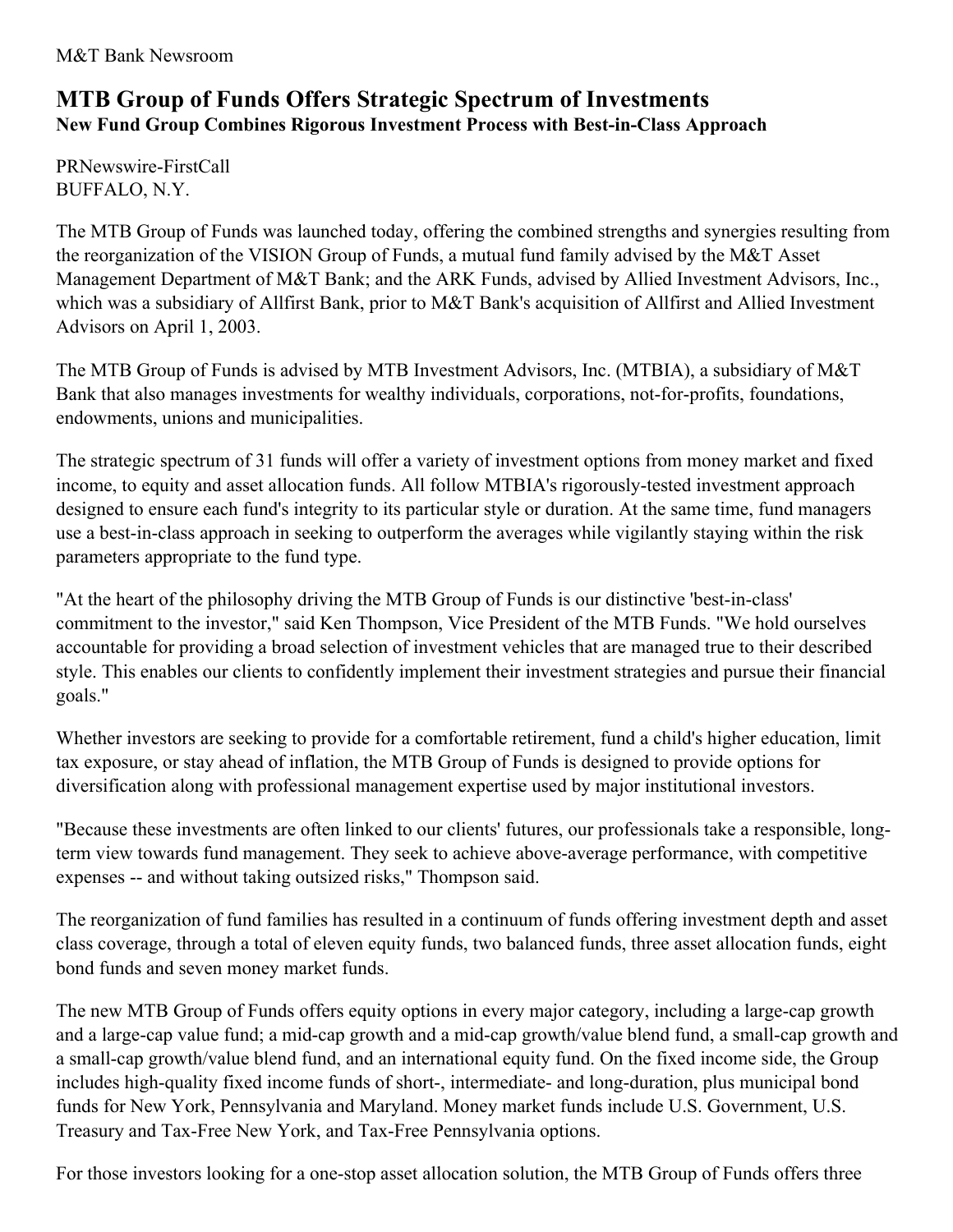Managed Allocation Funds: the MTB Managed Allocation Conservative Growth Fund, the MTB Managed Allocation Moderate Growth Fund, and the MTB Managed Allocation Aggressive Growth Fund. The Fund Family also offers two balanced funds.

Highly Credentialed Analyst Team

With the MTB Group of Funds, investors access the professional management expertise of MTBIA. MTBIA is the renamed Allied Investment Advisors, which was expanded in conjunction with the Fund reorganization when M&T Bank consolidated all of its mutual fund advisory business into MTBIA.

MTBIA has a highly-credentialed, in-house team of equity analysts covering a wide variety of industries, sectors and individual securities, plus credit analysts covering fixed income. They develop portfolios through a proprietary security selection process, requiring that the security successfully pass through three independent, but interrelated, screens and a final risk assessment.

The MTB Group of Funds will be made available to individual, business, corporate and institutional clients nationally and through select brokerage firms, and through M&T Securities representatives at M&T Bank's expanded network of 700 branches in the Northeast United States, from Upstate New York to Northern Virginia. The funds will also be available through MTBIA and M&T Wealth Management. The MTB Group of Funds has \$9.8 billion in assets as of August 25th, 2003. Additional information about the MTB Group of Funds is available at www.mtbfunds.com.

The M&T companies are a diversified group of financial services companies, offering a full range of financial services including banking, trust, investment and insurance services to retail, small business, commercial, and institutional customers. M&T Bank operates over 700 branches throughout Maryland, Northern Virginia, Washington D.C., West Virginia, Delaware, Pennsylvania and New York. As of June 30, 2003, M&T Bank ranked as the 18th largest bank in the nation with assets over \$50 billion. Additional information about M&T Bank Corporation is available at www.mandtbank.com.

Not FDIC Insured No Bank Guarantee May Lose Value

Income generated by the tax-free and municipal funds may be subject to the federal alternative minimum tax.

Due to their strategy of investing in other mutual funds, the Managed Allocation Funds may incur certain additional expenses and tax results that would not be present with a direct investment in the underlying funds.

An investment in money market funds is neither insured nor guaranteed by the Federal Deposit Insurance Corporation or any other government agency. Although money market funds seek to preserve the value of your investment at \$1.00 per share, it is possible to lose money by investing in these funds.

MTB Investment Advisors, Inc., a subsidiary of Manufacturers and Traders Trust Company ("M&T Bank"), is the investment advisor to the MTB Group of Funds. The MTB Group of Funds is available from M&T Securities, Inc., (member NASD/SIPC), a broker-dealer subsidiary of M&T Bank, and other authorized broker-dealers. Edgewood Services Inc., which is not affiliated with M&T Bank, is the distributor of the MTB Group of Funds.

For more complete information on the MTB Group of Funds, including charges and expenses, call 1-800- 836-2211 for a prospectus, which investors should read carefully before investing.